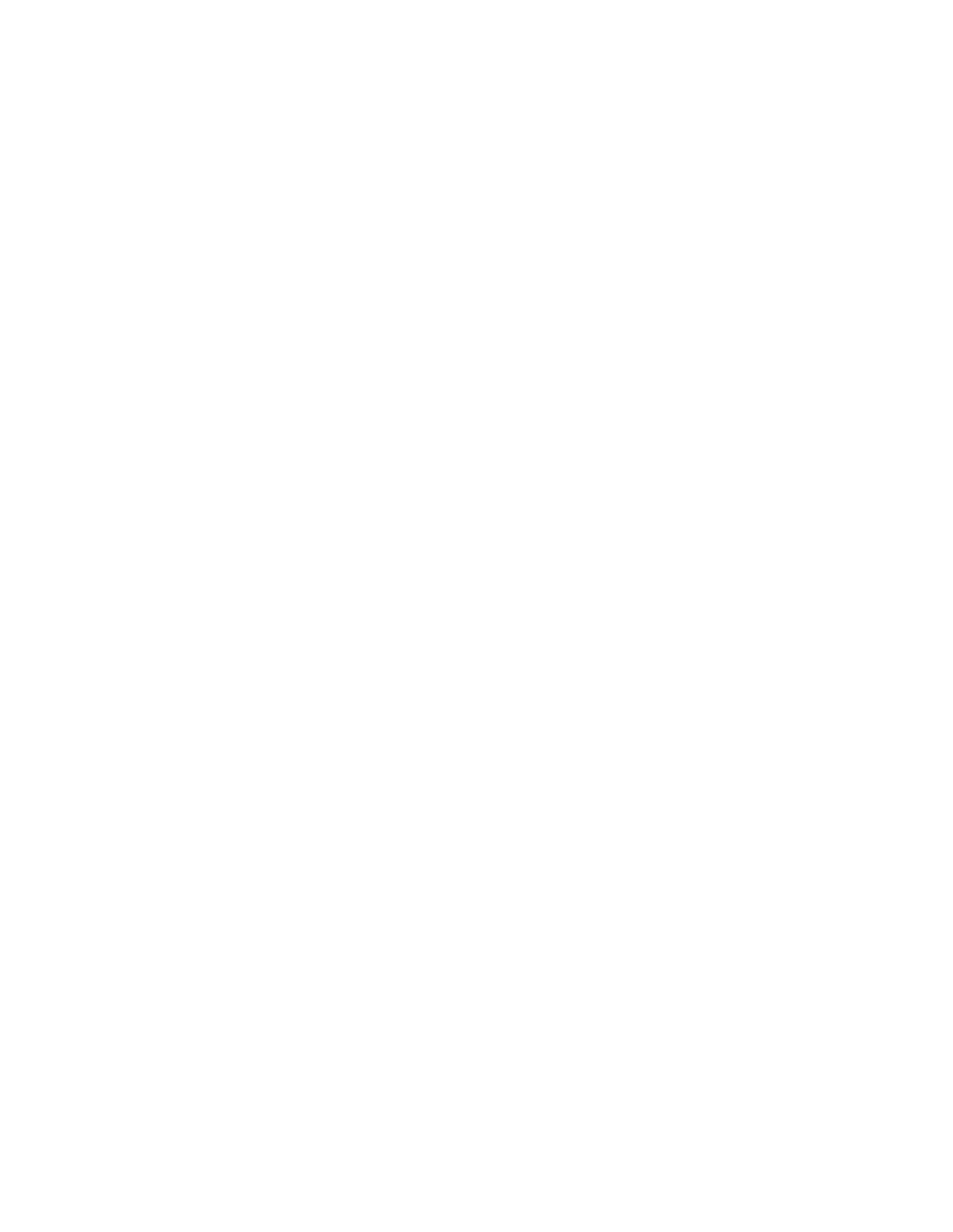# Table of Contents

#### **Protecting Your Agency & Staff**

- 1. Mission Essential Functions
- 2. Delegations of Authority & Orders of Succession
- 3. Interoperable Communications
- 4. Vital Records and Databases
- 5. Personnel Issues and Coordination
- 6. Funding Continuity of Programs
- 7. Facility Preparation
- 8. Alternate Facilities
- 9. Training & Testing
- 10. Plan Maintenance

#### **Serving Your Community & Clients in Time of Disaster**

- 11. Role of Agency in Time of Disaster
- 12. Inventory of Neighborhood Resources
- 13. Meeting the Needs of People You Serve

Name(s), Position(s), and contact number(s) of staff responsible for developing, coordinating, & updating COOP plan:

 $A.$  $B$ .

**Security:** *While a COOP plan is not considered a classified document, it does contain sensitive information and its handling and distribution should be controlled and limited, both electronically and in hard copy. Agencies should consider using Chapter No. 2001- 361, FL Law (formerly Senate Bill 16-C) to provide a public records exemption for their plans.* 

- *Address physical security of current and alternate facilities*
- *Address communications security*
- *Enact personnel access controls for employees and customers*
- *Client confidentiality is secured*
- *Be prepared to augment all levels of security (physical, operational, cyber, and access) based upon the emergency or threat*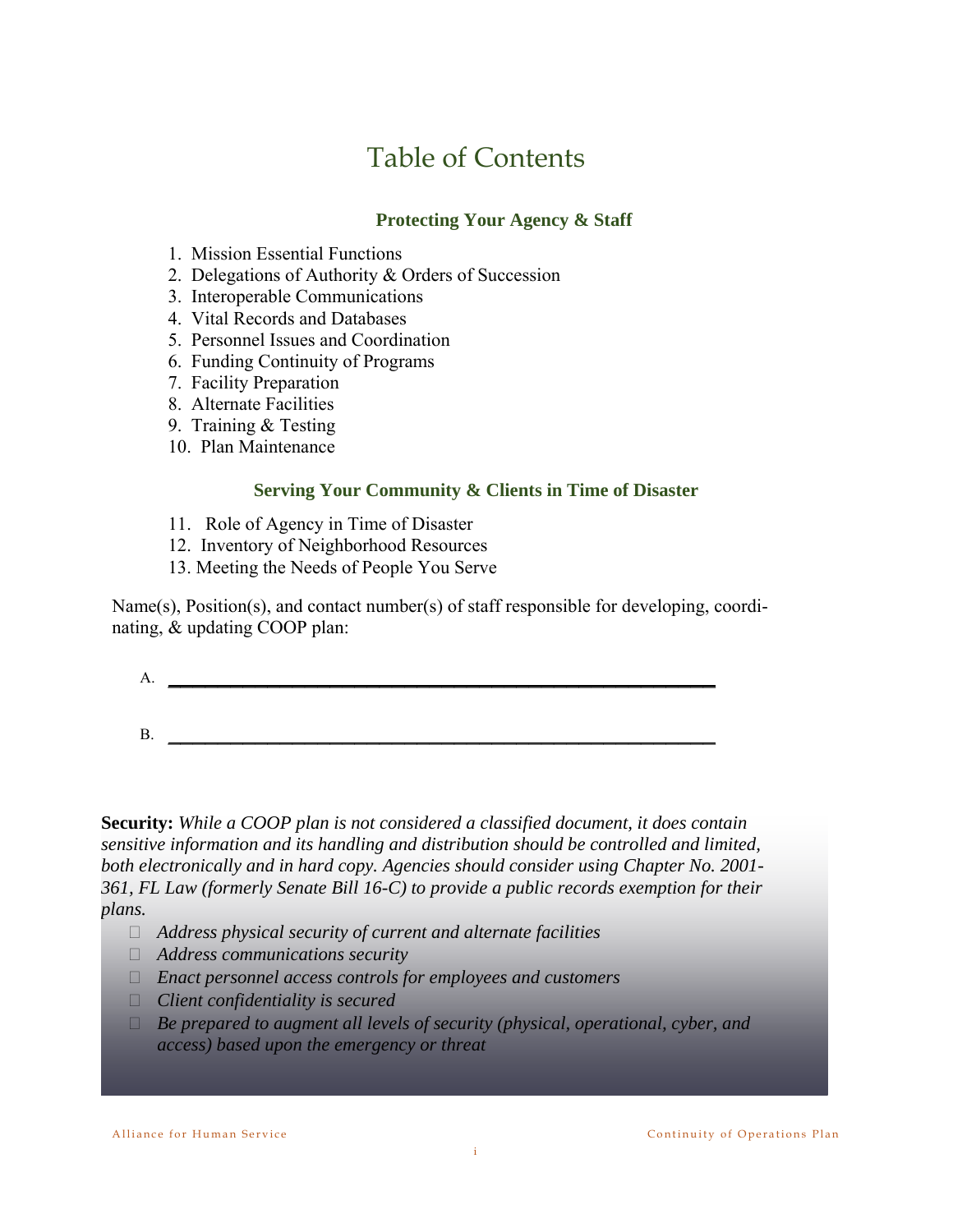# Purpose

Emergencies are unplanned events that can cause significant injury, or even death, to employees, customers, or the public, disrupt or close down operations, cause physical or environmental damage, or harm the organization's public image. Miami-Dade County's nonprofits have a special responsibility to prepare and serve the community to the best of their ability, after disaster. Part of that responsibility is to develop a continuity of operations (COOP) plan that will allow the agency to prepare and resume service after a natural disaster.

A COOP plan addresses emergencies from an all hazards approach. The COOP plan is designed to establish policy and guidance to ensure the execution of mission essential functions and to direct the relocation of personnel and resources to an alternate facility capable of supporting operations. The plan should develop procedures for alerting, notifying, activating and deploying employees; identify mission essential functions; establish an alternate facility; and roster personnel with authority and knowledge of functions.







**The following components should be included in the COOP plans and procedures:** 

- Delineation of mission essential functions
- A decision-making process for activation of the COOP plan
- An up to date staff roster
- Procedures to ensure readiness on-duty and off-duty hours, with and without warning of an incident
- Provisions for personnel accountability
- Reliable processes to acquire additional resources to sustain operations for 30 days.
- Provisions for attaining operational capability within 12 hours of activation
- Constraints derived from the planning committee such as unique operational issues or technology, personnel factors, or resource limitations which affect the COOP plan
- Mechanisms for implementation in accordance with the magnitude of the incident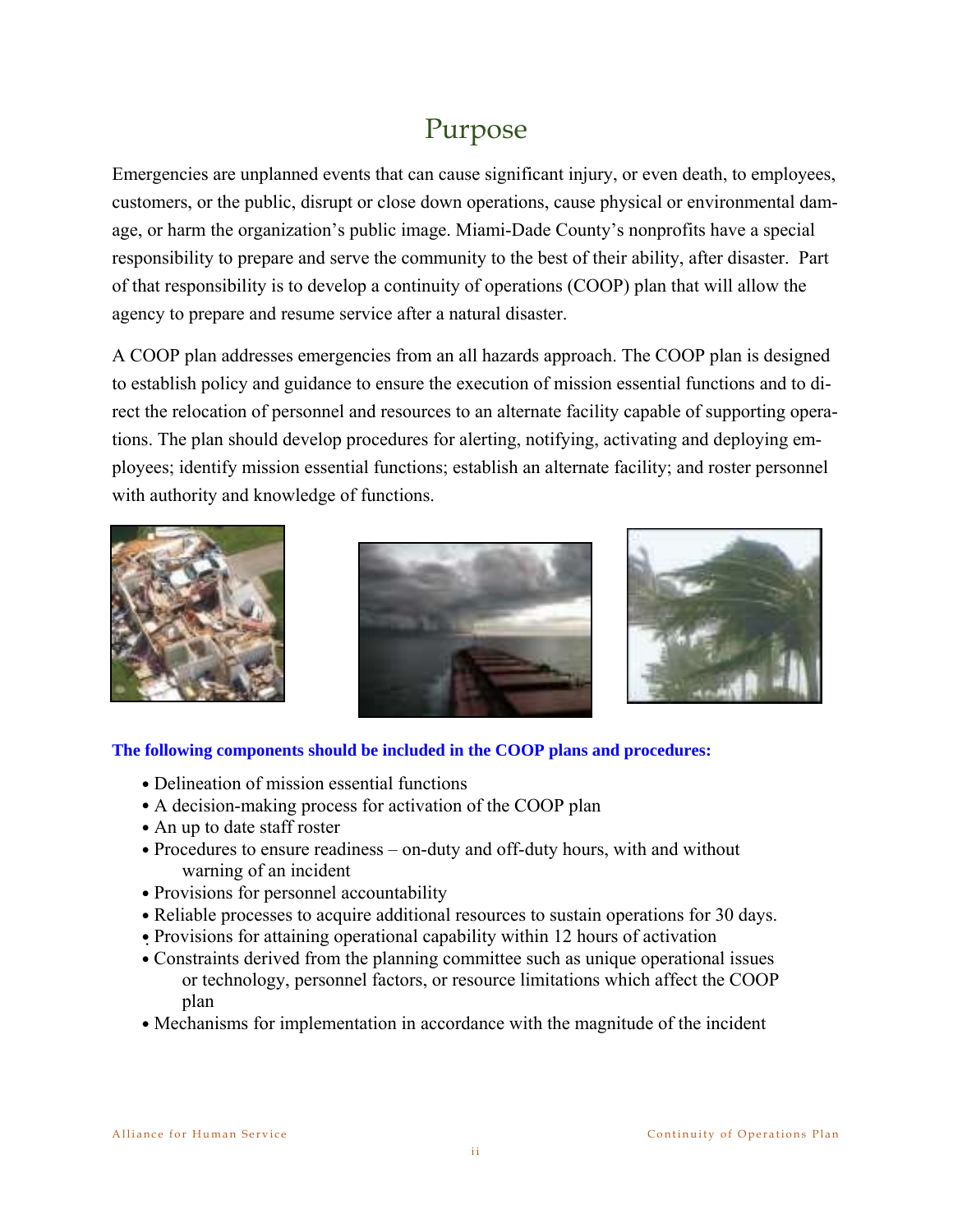# Protecting Your Agency & Your Staff

# **1. MISSION ESSENTIAL FUNCTIONS**

*Identifying mission essential functions is the foundation from which all other components of the plan are developed and often is the most difficult. Any mission not deemed to be essential should be deferred until additional personnel and/or resources become available. List the mission essential functions (those functions necessary to continue to provide vital services and sustain an economic base during an emergency).* 

#### OUR CRITICAL OPERATIONS

The following is a **prioritized** list of our critical operations, staff and procedures we need to recover from a disaster.

|    | Operation | <b>Staff in Charge</b> | <b>Action Plan</b> |
|----|-----------|------------------------|--------------------|
|    |           |                        |                    |
| a. |           |                        |                    |
|    |           |                        |                    |
| b. |           |                        |                    |
|    |           |                        |                    |
| c. |           |                        |                    |
|    |           |                        |                    |
| d. |           |                        |                    |
|    |           |                        |                    |

### **2. ORDERS OF SUCCESSION & DELEGATION OF AUTHORITY**

*Who's in charge? Each agency should identify orders of succession for agency heads and other key leaders and ensure that those identified are prepared to perform emergency duties.* 

Name of individual(s)/position(s) & Contact Numbers in order of succession:

**1.** 

**2.** 

**3.**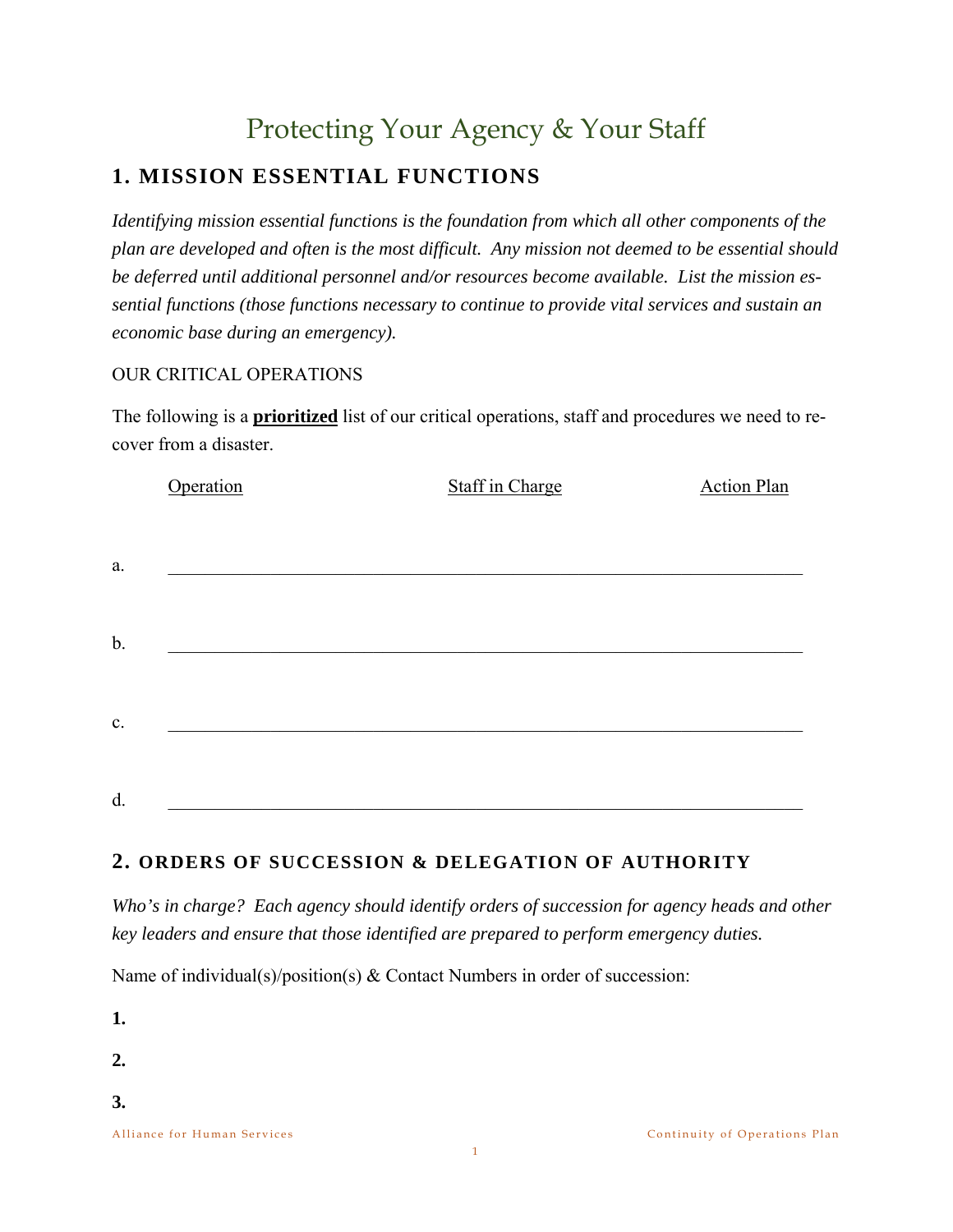Each agency should identify those who are delegated authority and are prepared to perform emergency duties. Document which authorities can and should be delegated, to whom, under what circumstances, including when delegation becomes effective and when it terminates, and any limitations.

Individual(s) delegated authority (specific which authority):

By whom:

Under what circumstances:

# **3. Interoperable Communications**

*How can I get in touch with my agency personnel, clients, and the community? Communications capabilities should be consistent with the organization's operations and provide for access to other data and systems required to conduct mission essential functions. Consideration should be given to the full spectrum of technological advances now available: landlines, cellular, satellite, wireless, e-mail, media, radios, rally points, etc.* 

In the event of a disaster we will communicate with employees in the following way:

 $\mathcal{L}_\text{max} = \mathcal{L}_\text{max} = \mathcal{L}_\text{max} = \mathcal{L}_\text{max} = \mathcal{L}_\text{max} = \mathcal{L}_\text{max} = \mathcal{L}_\text{max} = \mathcal{L}_\text{max} = \mathcal{L}_\text{max} = \mathcal{L}_\text{max} = \mathcal{L}_\text{max} = \mathcal{L}_\text{max} = \mathcal{L}_\text{max} = \mathcal{L}_\text{max} = \mathcal{L}_\text{max} = \mathcal{L}_\text{max} = \mathcal{L}_\text{max} = \mathcal{L}_\text{max} = \mathcal{$ 

 $\mathcal{L}_\text{max} = \mathcal{L}_\text{max} = \mathcal{L}_\text{max} = \mathcal{L}_\text{max} = \mathcal{L}_\text{max} = \mathcal{L}_\text{max} = \mathcal{L}_\text{max} = \mathcal{L}_\text{max} = \mathcal{L}_\text{max} = \mathcal{L}_\text{max} = \mathcal{L}_\text{max} = \mathcal{L}_\text{max} = \mathcal{L}_\text{max} = \mathcal{L}_\text{max} = \mathcal{L}_\text{max} = \mathcal{L}_\text{max} = \mathcal{L}_\text{max} = \mathcal{L}_\text{max} = \mathcal{$ 

## **4. Vital Records and Databases**

*Where's my information? The COOP plan should account for the identification and protection of vital records and databases at the primary and alternate facilities. To the extent possible, agencies should provide for off-site storage of duplicate records, off-site (and out-of-state if possible) back up or electronic records and databases, and pre-positioning of vital records and databases at the alternate facility.* 

•Identify vital records, systems, electronic and hard copy data critical to organizational functions.

•Include: emergency operating plans and directives, delegations of authority, orders of succession, volunteers, and staffing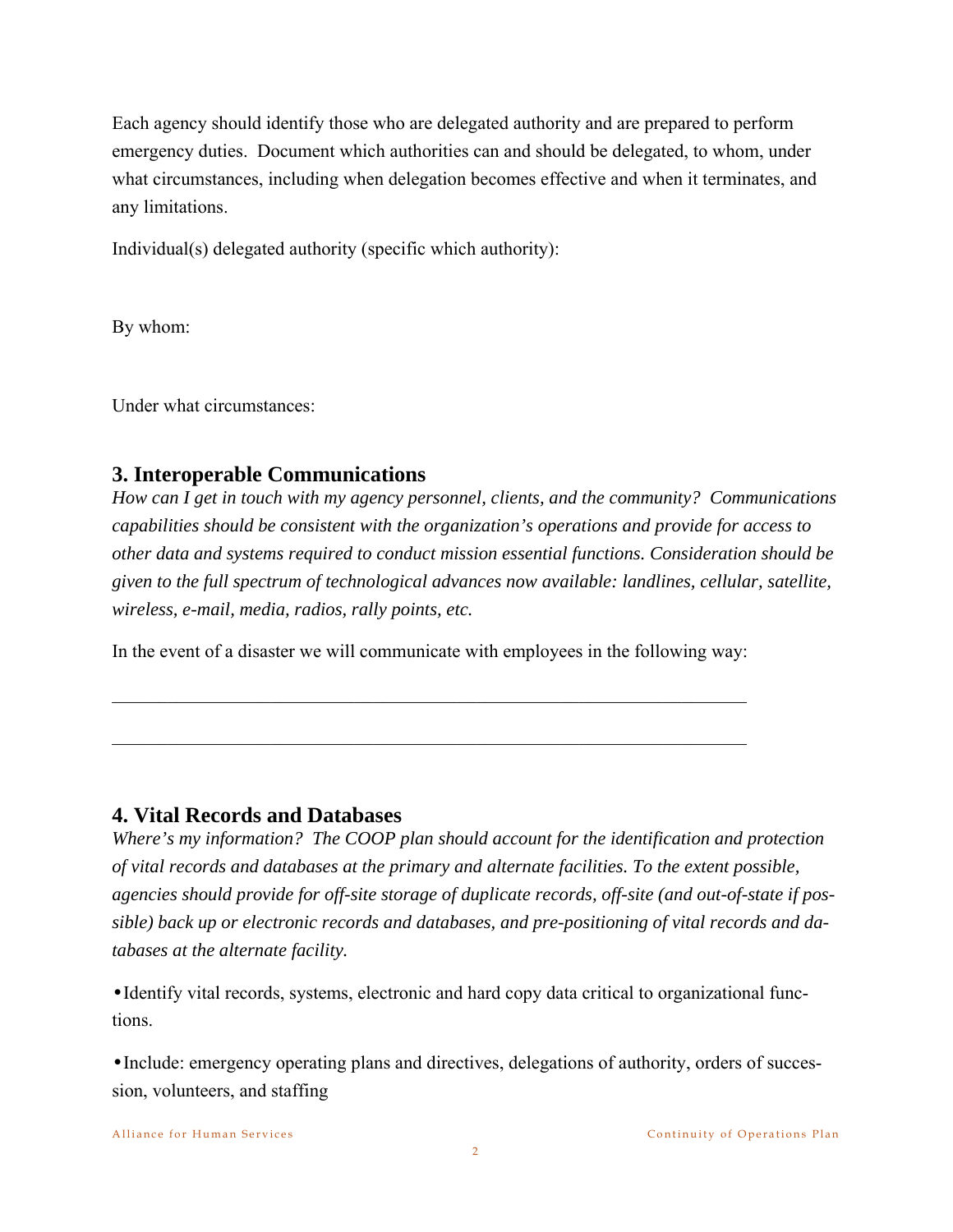•Legal, financial, personnel, and payroll records; insurance policies, vendor contracts, etc.

•Develop procedures for documenting operations when the COOP plan is activated

#### **CYBER SECURITY**

To protect our computer hardware, we will:

To protect our computer software, we will:

If our computers are destroyed, we will use back-up computers at the following location:

#### **RECORDS BACK-UP**

is responsible for backing up our critical records including payroll and accounting systems.

Back-up records including a copy of this plan, site maps, insurance policies, bank account records and computer back ups are stored onsite \_\_\_\_\_\_\_\_\_\_\_\_\_\_\_\_\_\_\_\_\_\_\_\_\_\_\_\_\_\_\_\_\_\_.

Another set of back-up records is stored at the following off-site location:

 $\mathcal{L}_\mathcal{L} = \mathcal{L}_\mathcal{L} = \mathcal{L}_\mathcal{L} = \mathcal{L}_\mathcal{L} = \mathcal{L}_\mathcal{L} = \mathcal{L}_\mathcal{L} = \mathcal{L}_\mathcal{L} = \mathcal{L}_\mathcal{L} = \mathcal{L}_\mathcal{L} = \mathcal{L}_\mathcal{L} = \mathcal{L}_\mathcal{L} = \mathcal{L}_\mathcal{L} = \mathcal{L}_\mathcal{L} = \mathcal{L}_\mathcal{L} = \mathcal{L}_\mathcal{L} = \mathcal{L}_\mathcal{L} = \mathcal{L}_\mathcal{L}$ 

 $\mathcal{L}_\mathcal{L} = \mathcal{L}_\mathcal{L} = \mathcal{L}_\mathcal{L} = \mathcal{L}_\mathcal{L} = \mathcal{L}_\mathcal{L} = \mathcal{L}_\mathcal{L} = \mathcal{L}_\mathcal{L} = \mathcal{L}_\mathcal{L} = \mathcal{L}_\mathcal{L} = \mathcal{L}_\mathcal{L} = \mathcal{L}_\mathcal{L} = \mathcal{L}_\mathcal{L} = \mathcal{L}_\mathcal{L} = \mathcal{L}_\mathcal{L} = \mathcal{L}_\mathcal{L} = \mathcal{L}_\mathcal{L} = \mathcal{L}_\mathcal{L}$ 

 $\mathcal{L}_\text{max}$  , and the contribution of the contribution of the contribution of the contribution of the contribution of the contribution of the contribution of the contribution of the contribution of the contribution of t

If our accounting and payroll records are destroyed, we will provide for continuity in the following ways:

Name of IT support personnel/company:

 $\text{Context number(s):}$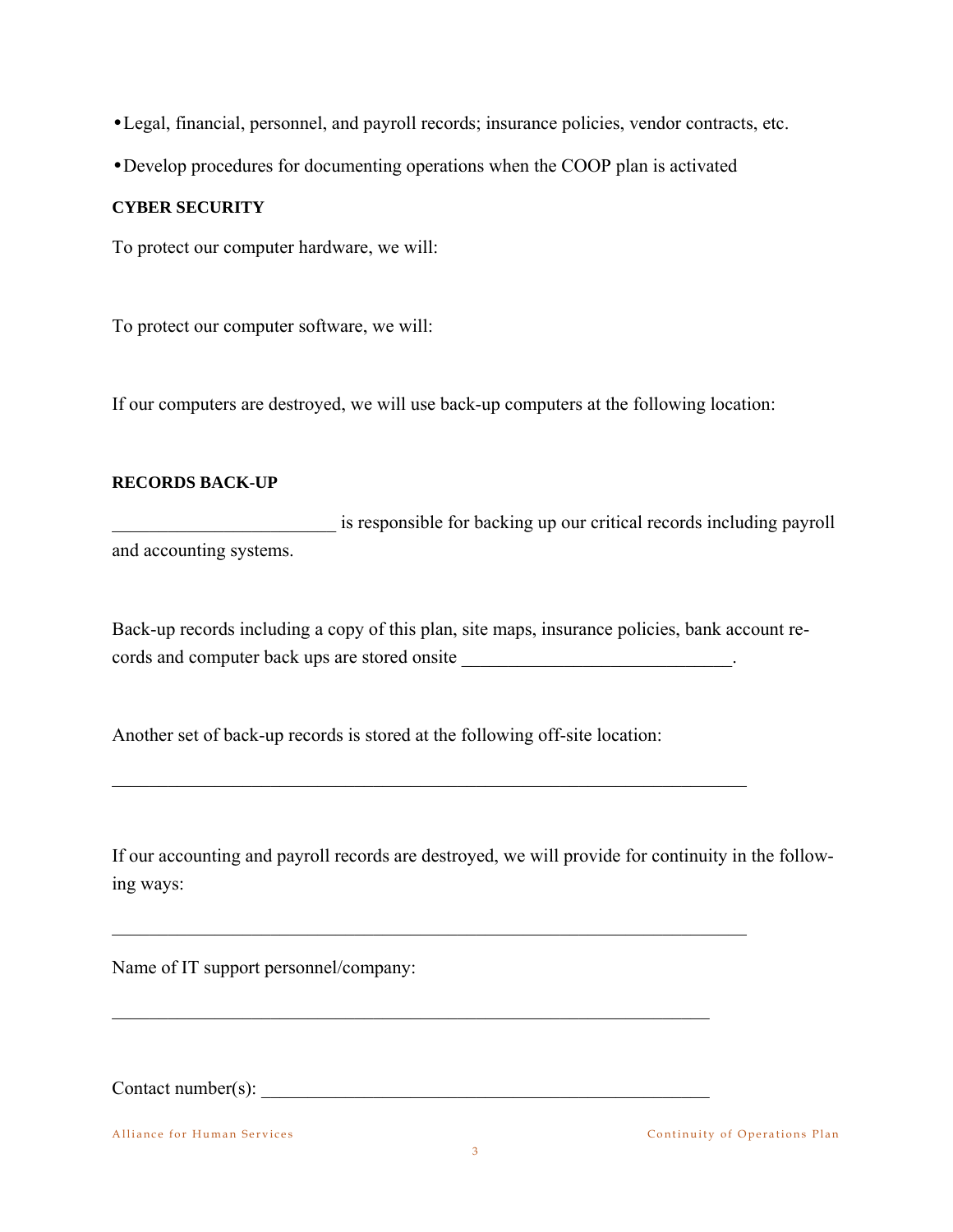## **5. PERSONNEL ISSUES AND COORDINATION**

• Develop a communications plan (telephone trees, home visits, etc.) to disseminate information to essential and non-essential personnel. Are there established plans for check-in notification of employees about returning to work following the emergency?

 • Address the health, safety, and emotional well-being of employees and their families (a resource guide for personal safety and responsibility for disaster preparedness distributed that includes 211 and 311)

 • Assure personal preparedness for staff through training and education; encourage staff to develop personal preparedness plans and kits for themselves and their families

- Address pay status, leave time, and potential lay-offs
- Address medical, special needs, and travel issues of staff

5a. Name(s)/position(s) of staff responsible for maintaining communications plan:

5b. Name(s)/position(s)/Agency responsible for employee preparedness training:

 $\mathcal{L}_\text{max}$  , and the contribution of the contribution of the contribution of the contribution of the contribution of the contribution of the contribution of the contribution of the contribution of the contribution of t

 $\mathcal{L}_\text{max}$  , and the contribution of the contribution of the contribution of the contribution of the contribution of the contribution of the contribution of the contribution of the contribution of the contribution of t

5c. Staffing necessary for post-disaster response

- •Realistically, how many staff will work after a disaster, if it strikes during work?
- •If it is during a work week, but before the day begins?
- •If it happens on a weekend?
- •Which staff should automatically report to work in a disaster?
- •To support the work of staff in an emergency, we will use volunteers as follows: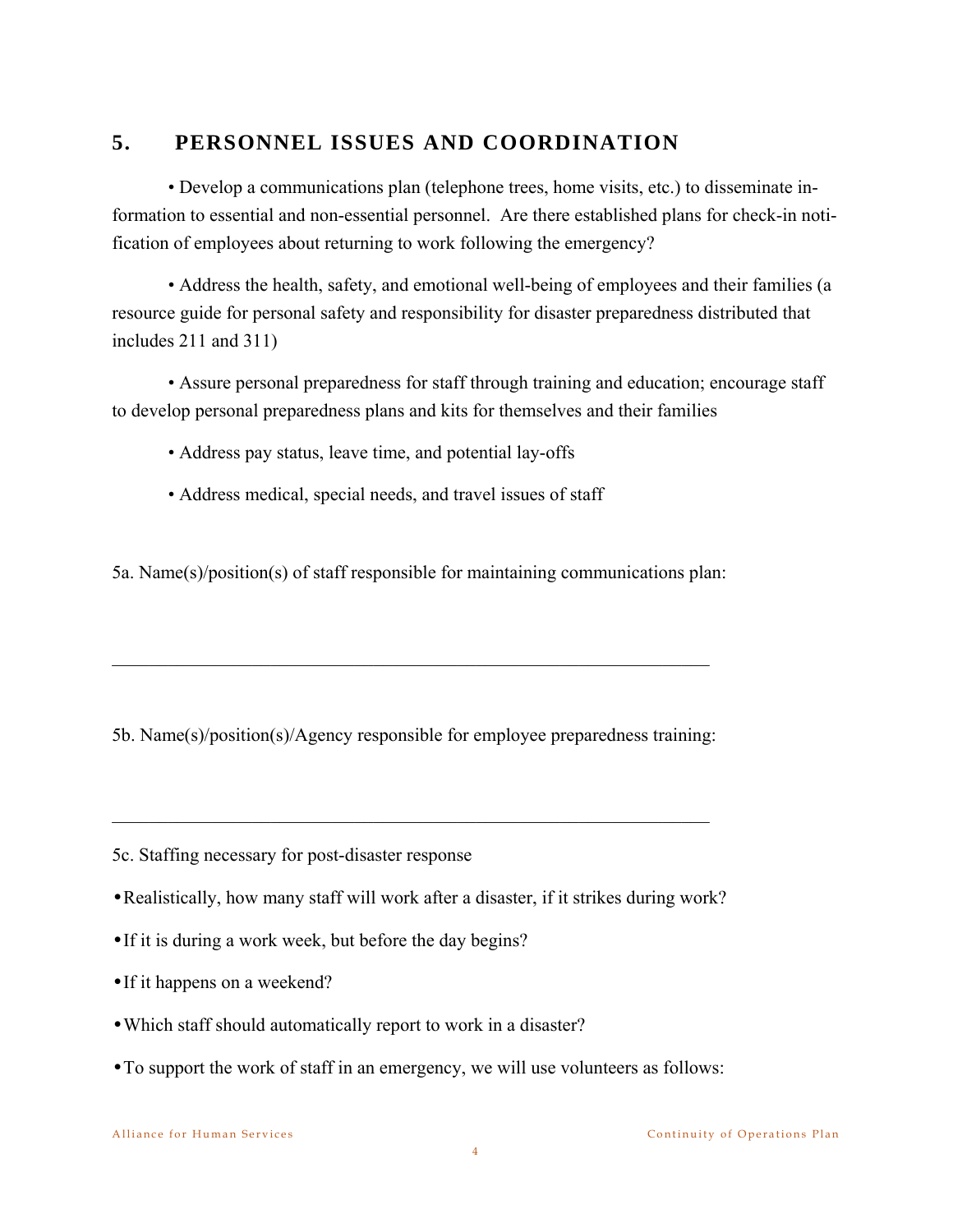# **6. FUNDING CONTINUITY OF PROGRAM**

*Agencies should prepare a strategic, long-range planning process that includes anticipated funding requirements. The plan should define organizational vision, mission statement, goals and objectives of the program. The plan should identify a current inventory of internal and external resources, resource shortfalls, steps to overcome them, and operation and maintenance costs. Does the agency provide for ensuring cash is on hand or credit will be made available for continuation of operations and services during the emergency period? Costs should include program dollars as well as labor costs.* 

# **7. FACILITY PREPARATION**

•Prepare all furniture, appliances and other free standing objects so that they are adequately secured.

•Move heavy items to lower shelves in closets and cabinets.

•Check cabinet doors to be sure they can be closed securely

•Remove or isolate flammable materials.

•Clearly mark gas and water shut-off valves and post legible instructions on how to shut off each one.

•Maintain a conveniently located set of tools (including pipe and crescent wrenches) to facilitate prompt gas shut-off.

•Are your computers secured and have you produced hard copies of needed information.

•Place a facility evacuation plan in an area accessible to the public.

*Indicate the location(s) where the following items, in working condition, can be found.*

| • Portable radio and extra batteries: |  |  |  |  |
|---------------------------------------|--|--|--|--|
| • Emergency First aid supplies:       |  |  |  |  |
| • Flashlights and spare batteries:    |  |  |  |  |
| • Wrenches and other tools:           |  |  |  |  |
| • Fire extinguishers:                 |  |  |  |  |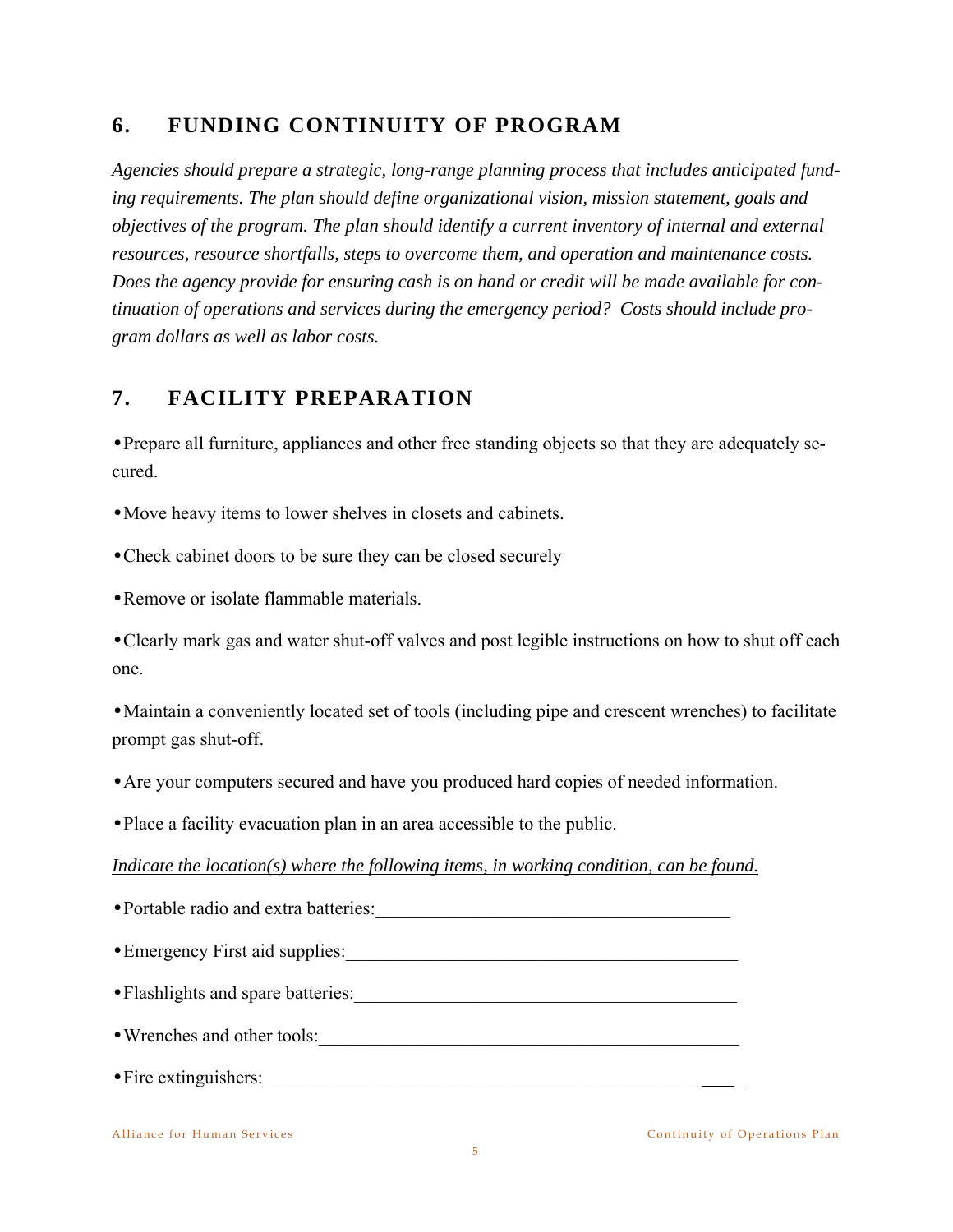• Generator:

•Other (Extension Cords, Tools, etc.): \_\_\_\_\_\_\_\_\_\_\_\_\_\_\_\_\_\_\_\_\_\_\_\_\_\_\_\_\_\_\_\_\_\_\_\_\_

Date Accomplished

# **8. ALTERNATE FACILITIES**

*The COOP plan should designate an alternate operating facility with sufficient space, equipment, infrastructure systems, and logistical support to maintain operations for up to 30 days. Physical security and personnel access control measures should be taken into account. Agencies should consider pre-positioning minimum essential equipment at the alternate facility. Consider cooperative or mutual aid agreements with other agencies and/or virtual office technologies.* 

8a. Name of alternate facility:

Contact person & number:

Alternate numbers:

Complete address:

8b. Equipment on Site:

8c. Cooperative or mutual aid agreement signed along with pertinent contact information: Yes/No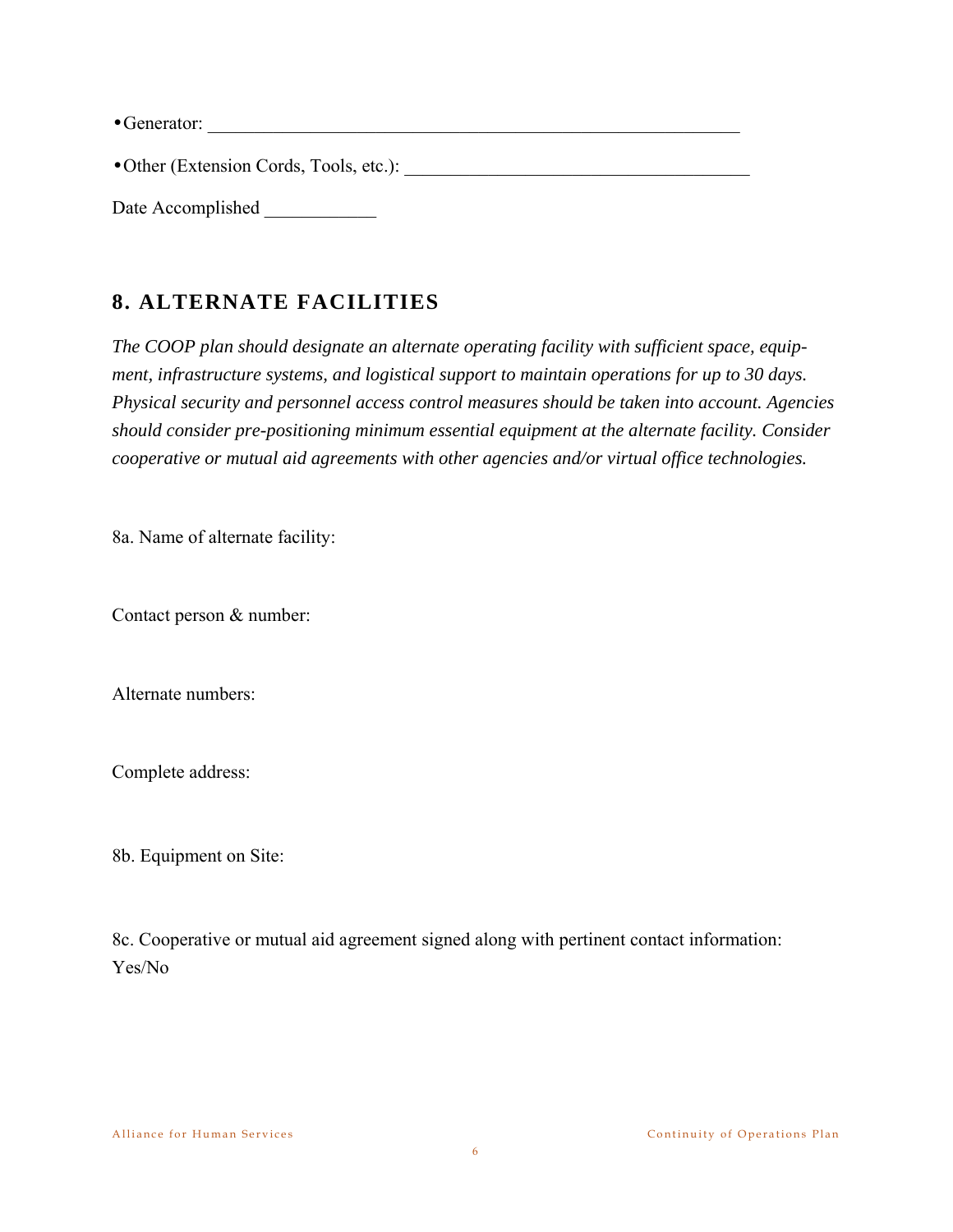# **9. TRAINING & TESTING**

- The COOP plan is no good if staff are not familiar with it.
- Service provider MUST train on their plan, including actually carrying out some of the functions of the plan.
- The Plan MUST be tested, including:
	- o Tabletop exercises (facilitated "what if" discussions)
	- o Implementation revisions
	- o Train & test again and again and again…

#### Testing/Training Dates and Observations

|                  | Date | Observations | <b>Corrective Actions Taken</b> |
|------------------|------|--------------|---------------------------------|
| 1.               |      |              |                                 |
| $\overline{2}$ . |      |              |                                 |
| 3.               |      |              |                                 |

## **10. PLAN MAINTENANCE**

- The COOP Coordinator/team has the responsibility to maintain the plan including training and testing schedule.
- Senior management must ensure COOP team has necessary resources and support.
- The COOP MUST be reviewed at least annually to incorporate new technologies, procedures, contact information, etc.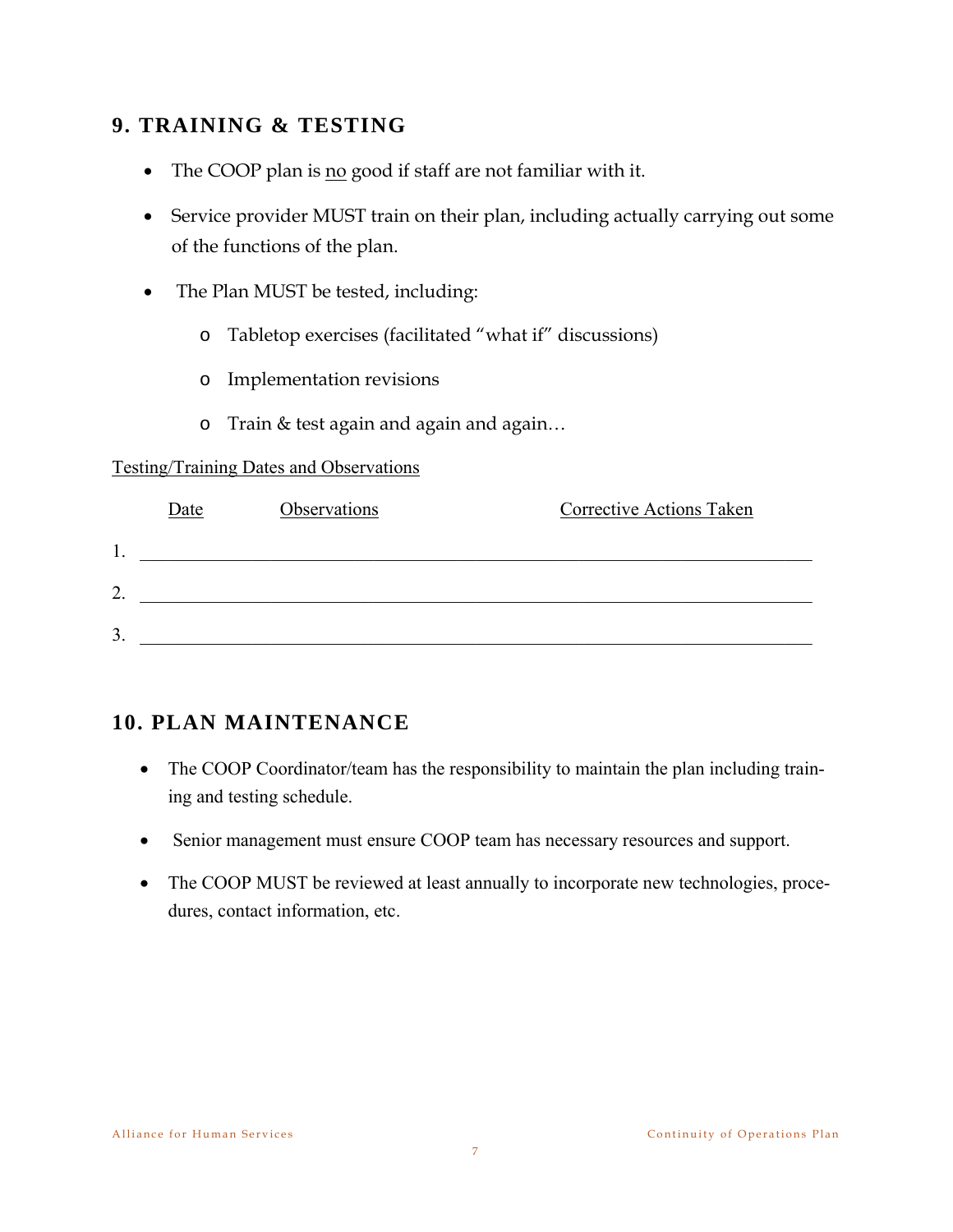# **Serving Your Community & Clients in Time of Disaster 11. VISION OF ROLE OF AGENCY IN TIME OF DISASTER**

*Write out the vision of the role of your agency in:* 

**a.** Preparing your clients and community (including the broader community) before the disaster

**b.** Assisting your clients and/or community immediately after the disaster

**c.** Assisting your clients and/or community in long-term recovery months or years after the disaster

# **12. INVENTORY OF NEIGHBORHOOD RESOURCES**

*Identifying the following neighborhood resources can strengthen your response to emergencies:*

•In an extended power outage, where can you rent or borrow a generator?

- •Nearest public health clinic and emergency organization? (name, address and phone):
- •Does the nearest *fire* station know about you? (address and phone:)
- •Does the nearest *police* station know about you? (address and phone:)

Ensuring Service Continuation through Collaborations *-- What is needed to continue providing services after a disaster)* 

What neighboring agencies or businesses can you join with to share resources in an emergency (beside your alternate site), to maintain operations and ensure the care of people you serve? *At least one of the sites should be located at the opposite end of Miami-Dade County.* 

1.  $\blacksquare$ 

 $2.$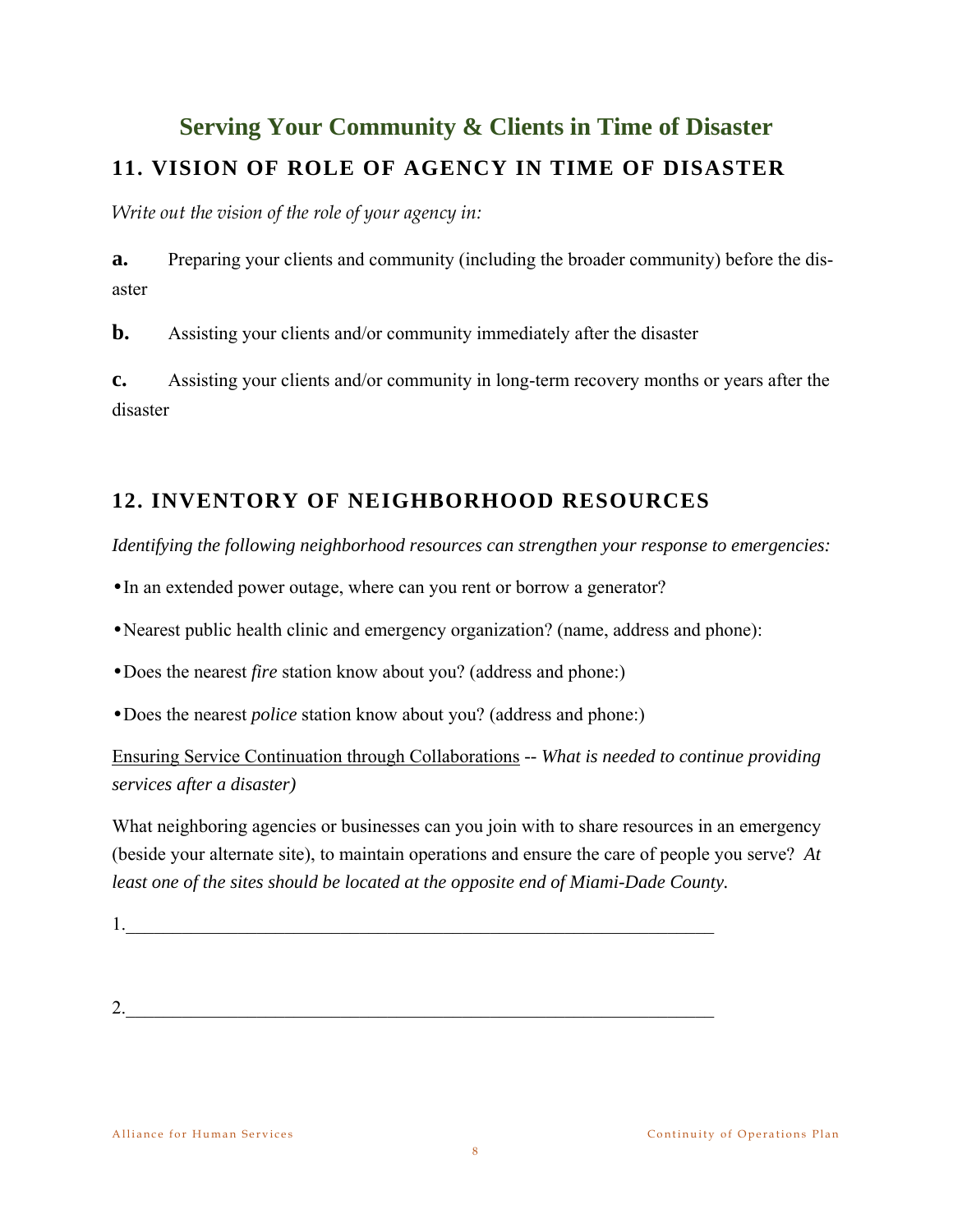# **13. MEETING THE NEEDS OF THE PEOPLE YOU SERVE**

•How many total clients could be at your site in a disaster?

•Do you have a hard copy of your client's rosters?

•Without transportation home, how many clients might be forced to stay at your facility?

•How will you find out about the condition of people you serve who are off site?

In an emergency, who else or what other agencies need information about the status of people you serve? Off site staff? Families of clients? List the most critical contacts that need to be made:

1. \_\_\_\_\_\_\_\_\_\_\_\_\_\_\_\_\_\_\_\_\_\_\_\_\_\_\_\_\_\_\_\_\_\_\_\_\_\_\_\_\_\_\_\_\_\_\_\_\_

2.\_\_\_\_\_\_\_\_\_\_\_\_\_\_\_\_\_\_\_\_\_\_\_\_\_\_\_\_\_\_\_\_\_\_\_\_\_\_\_\_\_\_\_\_\_\_\_\_\_\_

 $3.$ 

Are there special needs/vulnerable populations or facilities (assisted living facilities, shelters, group homes, etc.) that your agency has served or is know of that your agency can continue to service or "adopt" immediately after the emergency?

 $1.$ 

- $2.$
- $3.$